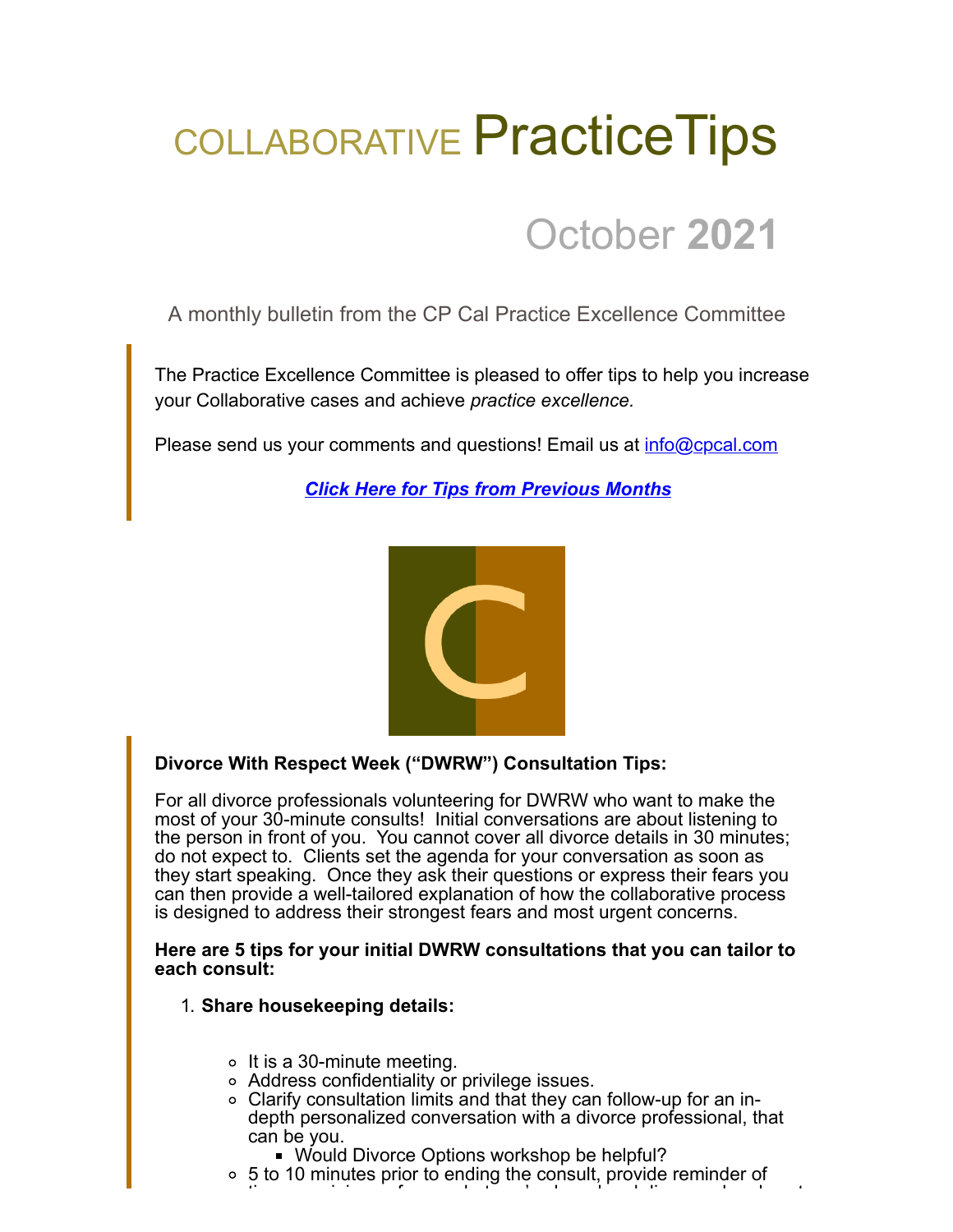time remaining, reframe what you've heard and discussed and next steps for him/her/them to follow up.

#### 2. **Make this meeting all about your potential client – include reflective listening:**

- $\circ$  Ask what questions they have.
- Ask what his/her/their goals are for the end-result for this divorce process and moving forward.
- Normalize and validate their fears and/or concerns AND guide towards hope and formulating goals for cooperation with each other and co-parenting into their children's futures.
	- 5 years after the divorce is completed, what would make you feel proud of how you and your spouse handled it?
	- Imagine your child's high school graduation / wedding what do you want your children to observe in terms of your relationship to their other parent? Are you sitting together or at opposite sides of the stadium / reception?
- Explain how the collaborative team process is uniquely designed to address their concerns.

#### 3. **Provide specific details about how the team process and roles are designed to address the fears and concerns they raised – select all that apply to each consult:**

- Who are team members' and what are their roles?
	- Differences in communication and shared goals: Coach's role – communication skills, defining divorce process and future goals, facilitation of parenting plans and problemsolving strategies to help with decision-making;
	- Parenting concerns: Child specialist role, a valued team member who can be your child's voice in the process and assess how they are adjusting to the divorce;
	- Distrust of spouse with financial issues: The financial neutral oversees data collection for financial disclosures to help with full disclosure.
- Explain the meeting structures: (pod versus full team versus coaching meetings).
- Transparent process means open and honest communication among whole team.
- Disqualification clause is what makes a divorce collaborative. Why do we do it?
- Highlight process aspects that best address the concerns you heard from your client. Watch client's reaction. Does that raise more questions? Relieve anxiety?

#### 4. **Give them some ideas of when their fears will be addressed without going to solutions prematurely, for example:**

- Availability of cash to meet day-to-day needs can be addressed in the first meeting.
- Other urgent financial issues: e.g., property tax payments can be agreed upon outside of a meeting or we can add it to the meeting agenda if there is no agreement.
- ∘ Concerns regarding a child's recent school behavior can be raised in a coaching meeting